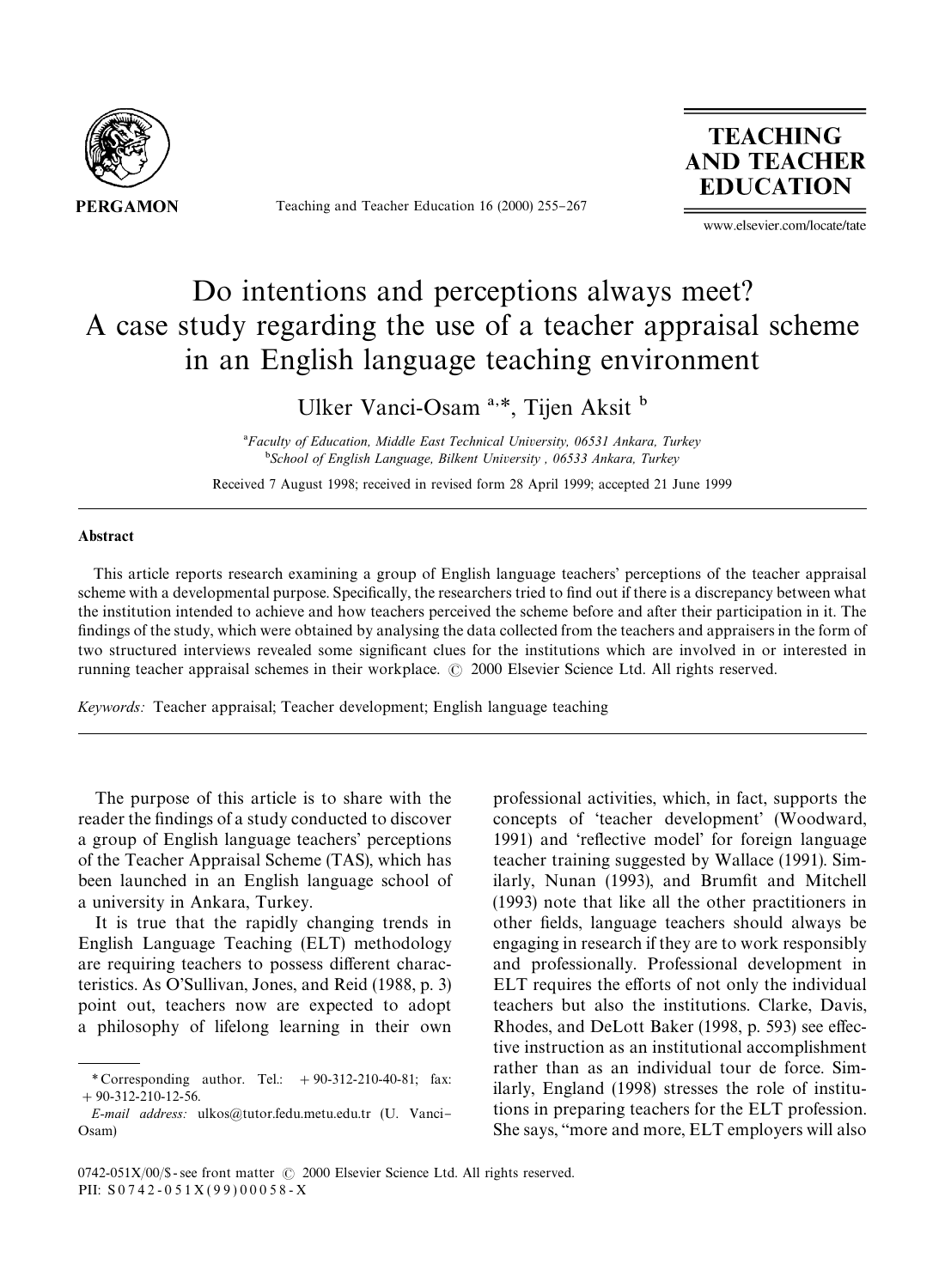have to provide professional development through in-service training" (p. 23), and ultimately  $ELT$ programs will benefit from teachers who are current with the field. In an institution where there is professional collegiality and educational leadership, new teachers, once hired, are usually oriented to the institution's mission, policies and procedures; career needs are determined; training programs are organised; formal performance appraisals are conducted periodically; measures are taken to retain and support those who are effective and efficient; and decisions are made to cater for these aims.

Among the numerous ways adopted by the ELT institutions to promote the professional development of teachers is the Teacher Appraisal Scheme (TAS). TAS was started in the USA in 1970s and in Britain in 1980s and has already become a significant educational issue in these countries. In fact, the origin of this scheme lies in areas other than education, where it is named 'Performance Appraisal' after the introduction of the Human Resource Management (HRM) in 1970s. In its broad sense, formal performance appraisal is a scheme followed to evaluate employee performance regularly and systematically. Randall, Packard and Slater (in Scribbins & Walton, 1987, p. 29) see the principal aims of TAS as 'evaluating', 'auditing', 'constructing succession plans', 'changing jobs', 'discovering training needs', 'motivating staff', 'developing individuals' and 'checking the effectiveness of personnel procedures'. Therefore, TASs use data collected as a result of the assessment of teachers in an institution for one of the aims discussed above. Thus, one of the main advantages of performance appraisal is seen as the opportunity for both the employee and the employer to identify areas that the employer needs to improve as far as the institution's expectations of the employee are concerned, but what is more important is the employee's self-appraisal of his/her own strengths and weaknesses at work. As teachers in such a system are supposed to become more aware of these areas and feel themselves more responsible for their own professional development, they are more likely to be considered better at developing themselves in those areas. Inevitably, this is expected to help the institution provide better quality teaching. However, the teachers'

attitudes towards TAS, in other words the way they perceive the whole scheme and whether they think this system really helps them develop themselves professionally, are the key elements for teachers when they are asked to participate in the scheme which has already been adopted by their institution. The teachers' perceptions of the scheme play a crucial role in the success of TAS since the teachers are the main agents of TAS, and participating in the scheme benefits both the teachers and the institution as far as both the teachers' selfprofessional development and the institutional improvements are concerned. Therefore, studying the teachers' perception of TAS is worthwhile, especially, if the participant teachers are the ones who are really not very familiar with such a concept, as is the case with most of the English language teachers in Turkey.

#### 1. Research context

The study to be described in this article was conducted in an English Language School of a university in Ankara, which provides pre- and insessional English language courses. In fact, this ELT institution teaches over 2000 students and employs around 150 teachers. The teacher population in this institution is heterogeneous with regard to age, ELT experience, ELT qualification, and nationality. In order to enhance an efficient communication channel between the teachers and the management, teachers work in small groups which are led by 'group leaders'. Teacher training and development is a crucial issue for this institution, and there are actually some activities with these aims in operation, such as various certificate and diploma courses. Among these activities, TAS appears to be the latest one introduced to the teachers with the aim of professional development.

This scheme was introduced to the teachers via a briefing session which lasted four days. Teachers were informed on the general aims, principles and guidelines of the process during the sessions. Apart from this, each teacher received a handbook, which not only summarises all the issues discussed in the briefing but also contains all the necessary documents that teachers may need to actively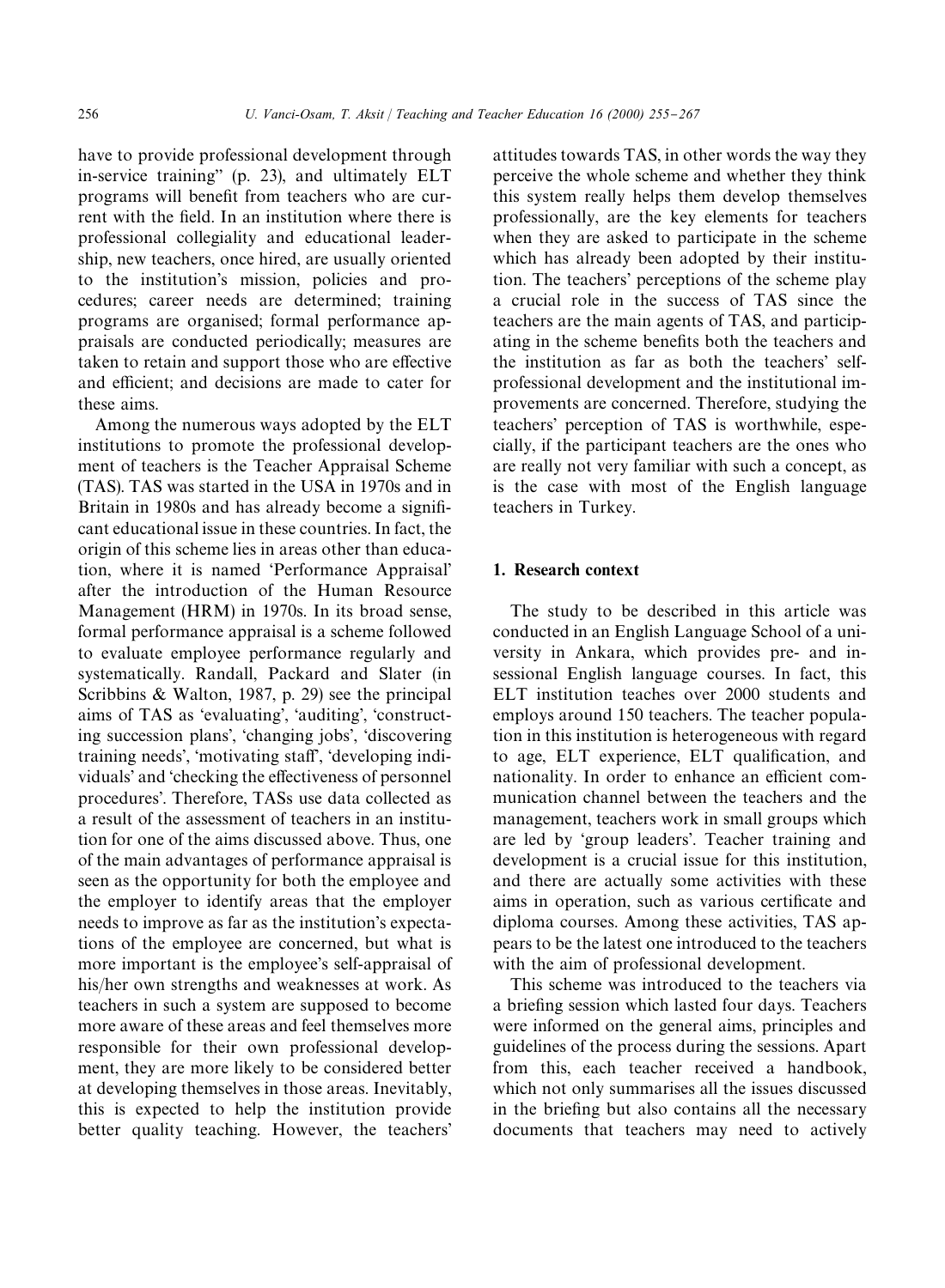

Fig. 1. One cycle of TAS.

participate in the TAS. In addition, teachers had access to a TAS Data Collection File, which provided them with various data collection instruments and ideas for preparing new ones.

Both the briefing session and the TAS handbook listed the general aims of TAS: (a) to facilitate the professional development of teachers, (b) to improve the quality of classroom performance, and (c) to better inform decision-making in the institution. Administrators of TAS also believed that an appraisal scheme would increase the scope for personal achievement, job satisfaction and career development.

In the process of TAS, which was managed by a group leader and which ran concurrently with the academic year, there were three main stages: (a) the target-setting meeting, (b) data collection and monitoring, and (c) a final appraisal meeting. However, this process can consist of as many of the cycles represented in Fig. 1 as possible in one academic year before the appraisal meeting, depending on the time period that a teacher needs to reach his/her target(s).

One teacher may complete one cycle while another can complete four or more cycles during two semesters. No matter how many cycles a teacher covers, each has his/her appraisal meeting, which is the third and the last stage of the whole process at the very end of the academic year.

The teacher can set any target he/she wishes. In the target setting meeting, he/she informs the group leader of the target(s). Target setting is seen as a part of a continuous and systematic process which helps teachers to identify areas to be developed in order to enhance their own effectiveness in, for example, teaching language skills or in classroom management. Targets are expected to allow teachers to examine their own performance in areas that they have evaluated and wish to realise improvement in or further develop. Therefore, target setting is about planning and controlling teachers' own development as teachers.

The next step is to collect data relevant to targets. The collected data should provide an accurate reflection of performance. Many ways to collect data relevant to the agreed targets are accepted. Classroom observation involving a range of different individuals (teacher's peer, who may be the group leader, teacher trainer, or any other colleague), and a variety of observation tools (audio or video recordings, evaluation checklists, diaries, logs, etc.) are among those suggested by the institution. As a result of the natural self-monitoring of the teachers' progress towards their target, they may need to discuss matters with their peers and possibly review the original target(s). Any changes to the targets are formalised in a Target Review Meeting with the group leader.

The final stage is the appraisal meeting, the aim of which is to review the work done on improving performance, evaluate the work the appraisee has carried out during the year, plan for the future, define any help needed and raise issues of concern.

#### 2. Research question

As stated earlier, the TAS, in practice in the English Language School, had a developmental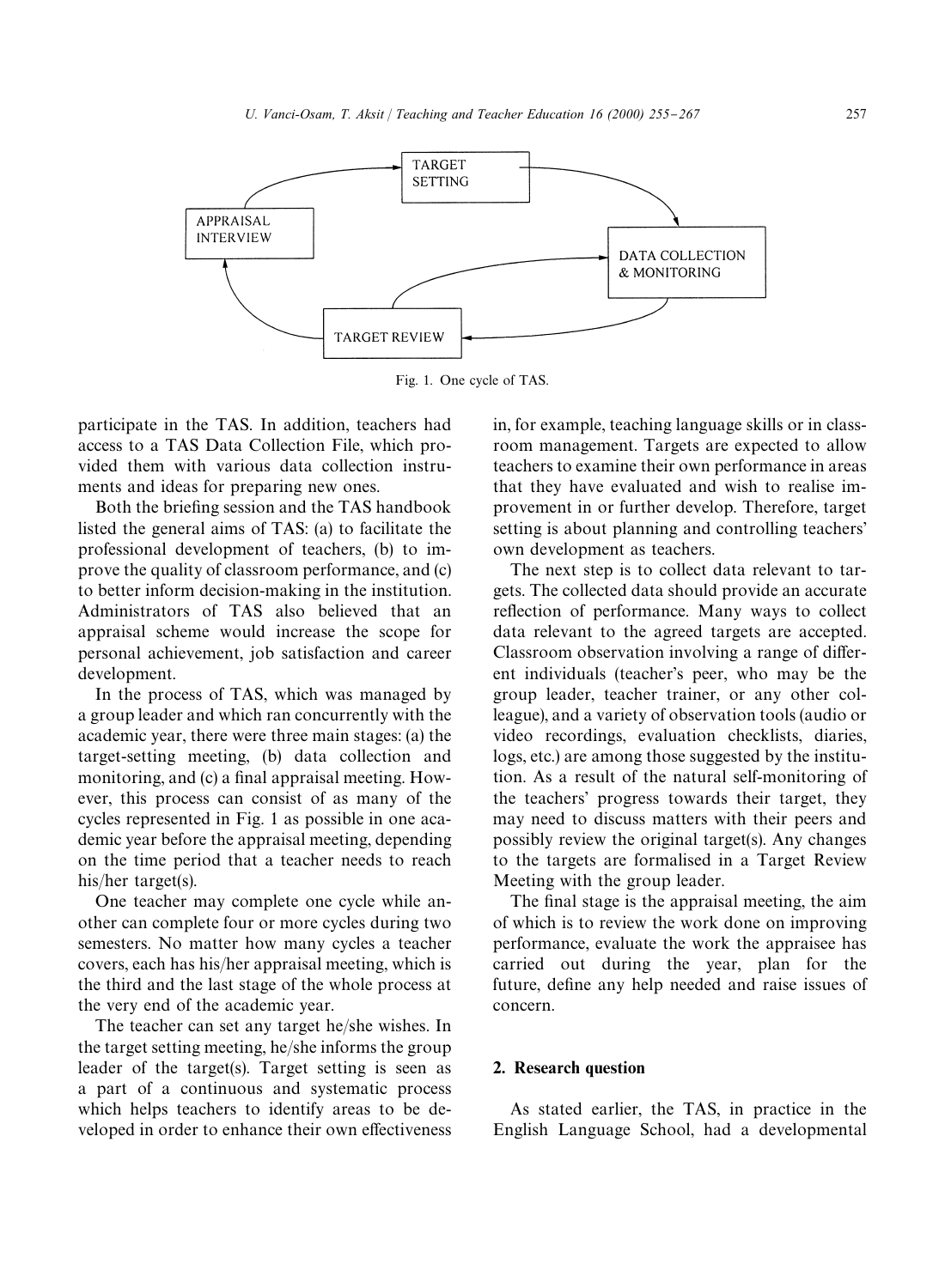focus and aimed at developing the teaching staff professionally. Naturally, for such a system to achieve its aim and fulfil its purposes, the reaction and the attitudes of the teachers play a very important role. Therefore, we were interested in finding the answer to this question: \*\**What is the perception of English language teachers of the Teacher Appraisal Scheme (TAS) in regard to its effectiveness in contributing to their professional development?"* 

We felt that in order to be able to answer this question, the following sub-questions also needed to be answered: (a) Is there a discrepancy between the ELT teachers' perception of TAS with a developmental purpose *before* and *after* their participation in a cycle of the scheme?, (b) Is there a relation between their perception and demographic data such as nationality, ELT experience, and ELT qualification? and (c) Is there a discrepancy between the teachers' (appraisees') and leader's (appraiser's) perceptions of TAS?

#### 3. Data collection and analysis

We designed this study by following the principles of ethnographic tradition, which emphasises the importance of obtaining multiple perspectives through triangulation. Among a number of ethnographic approaches identified in Long (1980), this particular study employs both *participant ethnography* which involves the researcher(s) taking a regular part in the activities under study and *non-participant ethnography*, which uses a variety of data collection techniques: note-taking, interviewing, questionnaires, ratings of personal opinions, and written documents. Since we meant this research to be qualitative, with a descriptive role, as defined by Krathwohl (1998, p. 34), rather than quantitative, utmost care has been taken to meet the other requirements of a qualitative research stated in Fraenkel and Wallen  $(1993, pp. 380-381)$ .

Since it was impractical to collect data from 150 teachers working in the institution, we selected one-third of the teacher population by a *stratified sampling method*. That is to say, before the actual sampling was carried out, we observed that the background characteristics of the teachers in the institution varied in terms of their nationality, ELT

experience, and ELT qualifications<sup>1</sup>. As these three factors were important in finding an answer to our second pre-set research question, we assigned one stratum to a group of teachers who shared particular characteristics. In the end, the whole population was divided into seven strata: (1) Native English speakers without any ELT post-graduate qualifications (4 teachers in number), (2) Native English speakers with some sort of ELT post-graduate qualifications (CTEFLA  $-$  Certificate for Teachers of English as a Foreign Language,  $DTEFLA - Di$ ploma for Teachers of English as a Foreign Language,  $MATEFL - Master of Arts in Teaching$ English as a Foreign Language, etc.) (6 in number), (3) Turkish teachers who have less than three years of experience and have completed  $COTE - C$ ertificate for Overseas Teachers of English (4 in number), (4) Turkish teachers who have three to nine years of experience but have not got any postgraduate ELT qualification  $(8 \text{ in number})$ ,  $(5)$ Turkish teachers who have three to nine years of experience and have got a post-graduate ELT qualification  $(13$  in number),  $6)$  Turkish teachers who have more than 10 years of experience but no post-graduate ELT qualification (5 in number), and 7) Turkish teachers who have more than 10 years of experience and a post-graduate ELT qualification (10 in number). The strata for the native English speakers were not assigned according to their years of experience not only because all of them had more than three years of experience but also because they were already a smaller group in the whole population.

After the definition of the strata, we adopted *proportionate sampling*. That is to say, the number of teachers in the selected groups reflected the proportion of that group in the whole population. In contrast to common practice, we chose the actual subjects through *purposeful sampling*, rather than random sampling, as a purposeful sampling approach allows the researchers to reach the individuals who are likely to be 'information rich' or

<sup>&</sup>lt;sup>1</sup> Other possible variables have not been assessed in the study because of various reasons. Gender, for example, was not taken as a variable at all, because the number of male teachers was significantly small to contrast their perception of TAS with the perception of female teachers.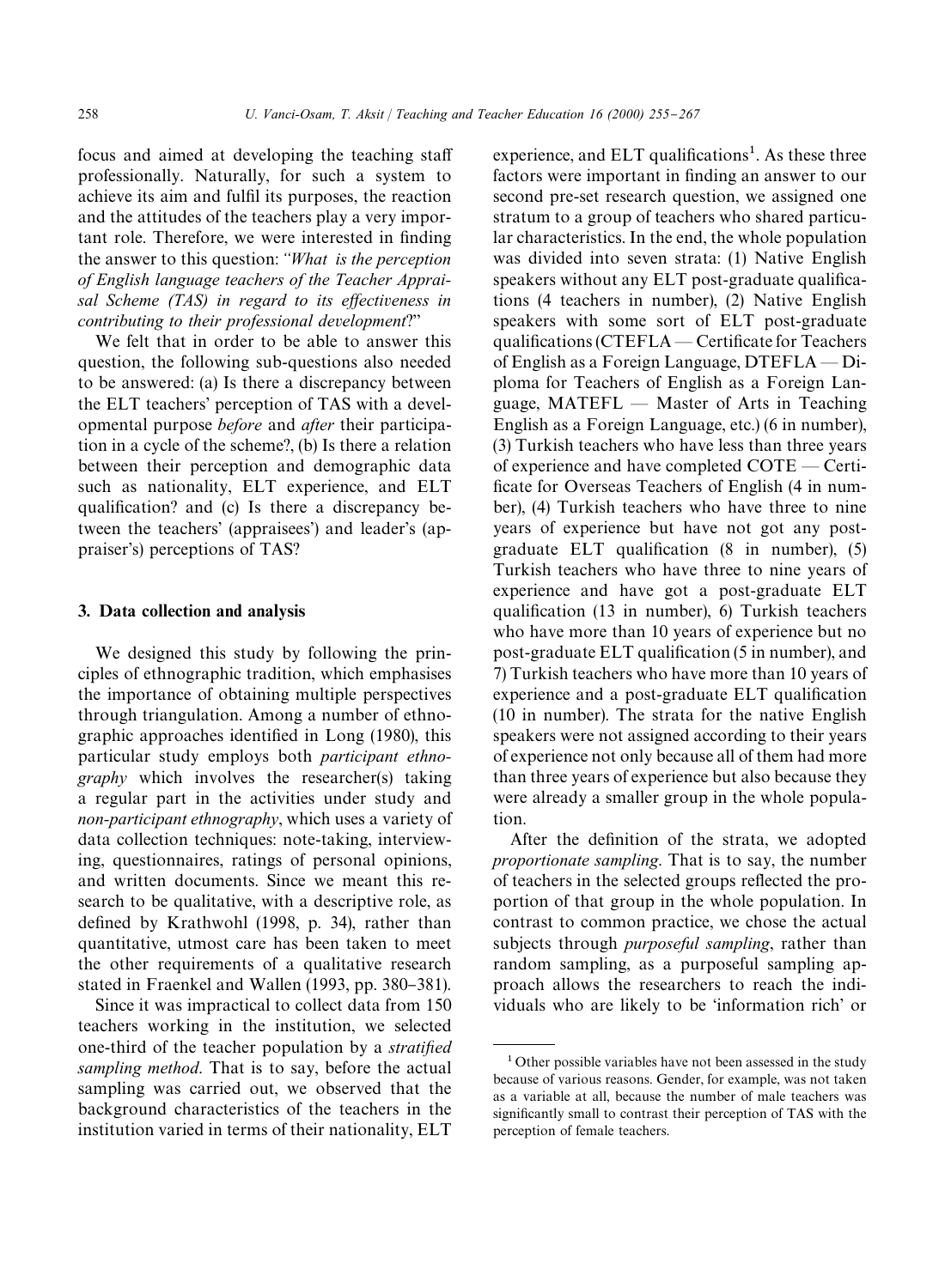'key informants', as Wiersma (1995) suggests. We also gathered some information from some written official documents, including 'TAS Handbook', 'Interim Evaluation Report' (written by the appraisers) and 'TAS Briefing Report' (written by the appraisers). Moreover, in order to triangulate the other data collected, we interviewed four group leaders (appraisers) individually to collect data on how they thought their appraisees perceived TAS. We collected feedback from both the teachers and the group leaders twice; first at the beginning of the scheme and once more after the first cycle, which was after the first target review meeting.

In order to collect data on the teachers' perception of TAS, we prepared two separate sets of structured interview questions. Teachers answered the first set of questions to give feedback on their initial view of TAS, just after they were introduced to the system and just before the first cycle of TAS started (see Appendix A). Teachers answered the second set of interview questions within two weeks after their target review meeting with their appraisers (see Appendix B). During these structured interviews, the teachers provided data on their views after the completion of at least one cycle of their appraisal.

The questionnaires covered the main features and the relationships in TAS. The main areas we were interested in were 'Introduction to TAS (through TAS Briefing), 'Target Setting/Target Review', 'Completion of the Cycle', and the 'Outcomes'. Questions were mainly 'background and demographic questions', 'experience and behaviour questions', or 'opinion or values questions', according to Fraenkel and Wallen's (1993, p. 386) classification of interviewing questions. We first categorised all the data recorded on the answer sheets of the initial questionnaire and the structured interviews and then visually displayed it in the form of tables to ensure the easiest and most reliable analysis and interpretation possible.

As we analysed the subjects' responses to the questionnaire and interview questions, we found that certain words, phrases, patterns of behaviour, subjects' ways of thinking, and events appeared frequently and stood out. Therefore, we assigned some words or phrases to each question to represent *coding categories* to sort the descriptive data collected. Once we coded and categorised the data, we measured the frequency of occurrence of the categories. We should note here that as we were interested in qualitative rather than quantitative nature of the data, we used terms like 'many', 'frequently', 'common', etc. while drawing generalisations in our analysis. After the completion of counting, we designed two-dimensional matrices to present the collected data in a form which could help us to draw valid conclusions. (Please see Appendix C to follow how we analysed the responses given for Question 11 in Teachers' Interview as an example.)<sup>2</sup> We followed the same procedures to analyse the data gathered from the appraisers through the 'TAS Briefing Report' and interviews. For triangulation purposes, we compared this data with the data from the teachers to see if there were similar ideas expressed.

Various authors offer suggestions to ensure validity and reliability of the instruments and procedure used to collect and interpret the data (Fraenkel & Wallen, 1993; Wiersma, 1995; Goetz & LeCompte, 1984). For example, one of the researchers' being a teacher in the institution has helped in the interpretation of data; however, to avoid excessive subjectivity and to ensure reliability, two other colleagues confirmed the objectivity of the data listing and the data coding processes. These colleagues coded 25% of the documents and around 80–90% of those were coded with the same categories used by the researchers.

### 4. Findings

As stated above, the aim of this study was to find out the teachers' perceptions *before* and *after* their participation in TAS.

<sup>2</sup>Please note that in some cases one participant's response includes more than one coding category; therefore, they entered more than once in this table. That is the reason why the totals in some columns are more than the n's for the same column. The reason why we quantified the data to write in these matrices was that we did not want the interpretations to be researcher biased, as mentioned by Miles & Huberman (1984, pp. 232–233).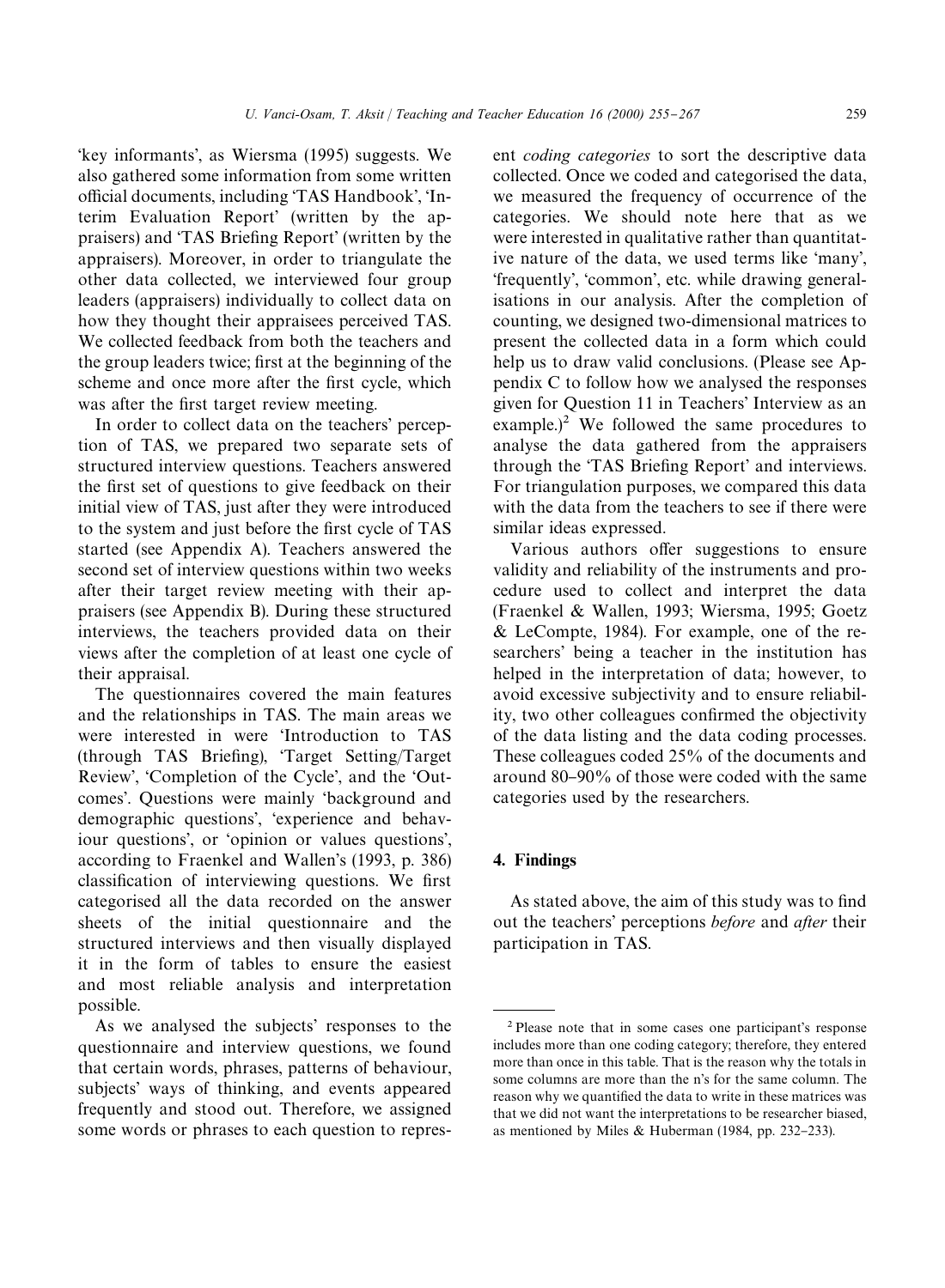# *4.1. Teachers*' *perceptions before their participation in TAS*

According to the results of the questionnaire administered at the beginning of the scheme (just after the TAS target setting meetings), both Turkish teachers and foreign teachers (i.e. native English speakers) preferred to work on 'classroom management', 'skills teaching', and 'error correction' as their first targets. Although working on these areas normally requires a type of observation, almost half of the teachers stated that their target would not involve a type of classroom observation. Other teachers who admitted that their targets would necessitate classroom observation, on the other hand, would prefer to be observed by a peer (rather than the group leader or a teacher trainer). The second most popular type of observation teachers were planning to have was self-observation through audio or video recording. It seems that teachers' demographic data, namely their nationality, ELT experience and ELT qualifications did not play any significant role when they were choosing a target and deciding whether to have a classroom observation or not.

Teachers stated more negative ideas than positive ideas about being involved in TAS. Almost all Turkish teachers with more than 10 years of ELT experience plus a kind of post-graduate ELT certification, and the ones with less than three years of experience plus a COTE expressed positive attitudes about being involved in TAS. The most commonly pointed out negative perceptions concerned the time-consuming nature of TAS and the heavy teacher workload at the institution. One teacher even said, "Why doesn't the school reduce our teaching load to save some time for this?" On the other hand, regardless of their demographic data, the majority of teachers expected positive changes in their teaching performance as a result of being involved in TAS. A Turkish teacher with three years' experience commented, "I felt I stopped doing something to further develop myself as a teacher after I finished COTE in my first year in teaching. Now I'm glad I'll do something for this aim".

The above data gathered from the initial questionnaire about the teachers' initial perception of

TAS seem to be parallel to the data found in the TAS Briefing Report' written by the appraisers as far as the general skeleton of the information is concerned. Appraisers wrote the 'TAS Briefing Report' just after they introduced the system to the teachers in the initial briefing sessions. In this report they included the feedback they had taken from the teachers and they added their perspective on how they thought the teachers welcomed the system, in other words teachers' initial reactions. Most of the session leaders felt that the teachers in their group were "quite positive, thinking that this system may help them improve their teaching". However, many session leaders also said, "There are a lot of teachers in my group who are worried about the time consuming nature of the system; they are not sure how they can cope with these on top of their teaching load". These and other points expressed in those reports corroborate the data collected from the teachers. There is only one point discussed in the reports quite often but which was not expressed by the teachers during the interviews. According to the reports, many teachers were not ready yet to carry on with such a system and they needed further training on how to conduct research, how to observe a lesson, etc.

## *4.2. Teachers*' *perceptions after their participation in TAS*

The data gathered from the interviews held with the teachers after the completion of the first cycle of TAS can be summarised as follows:

# *4.2.1. Teachers*' *perceptions concerning the introduction of TAS* (TAS briefing)

Except for a few Turkish teachers with many years of experience, teachers generally disliked the briefing sessions held in the beginning, and said, "They were too long, boring, and a waste of time". When we asked how an ideal briefing session should have been, many of them agreed that there should be a brief introduction of the idea and the explanation of the system by clarifying the real aims. This implies that despite the TAS briefing session, there were still many teachers who did not know the real purposes of the management in starting the scheme.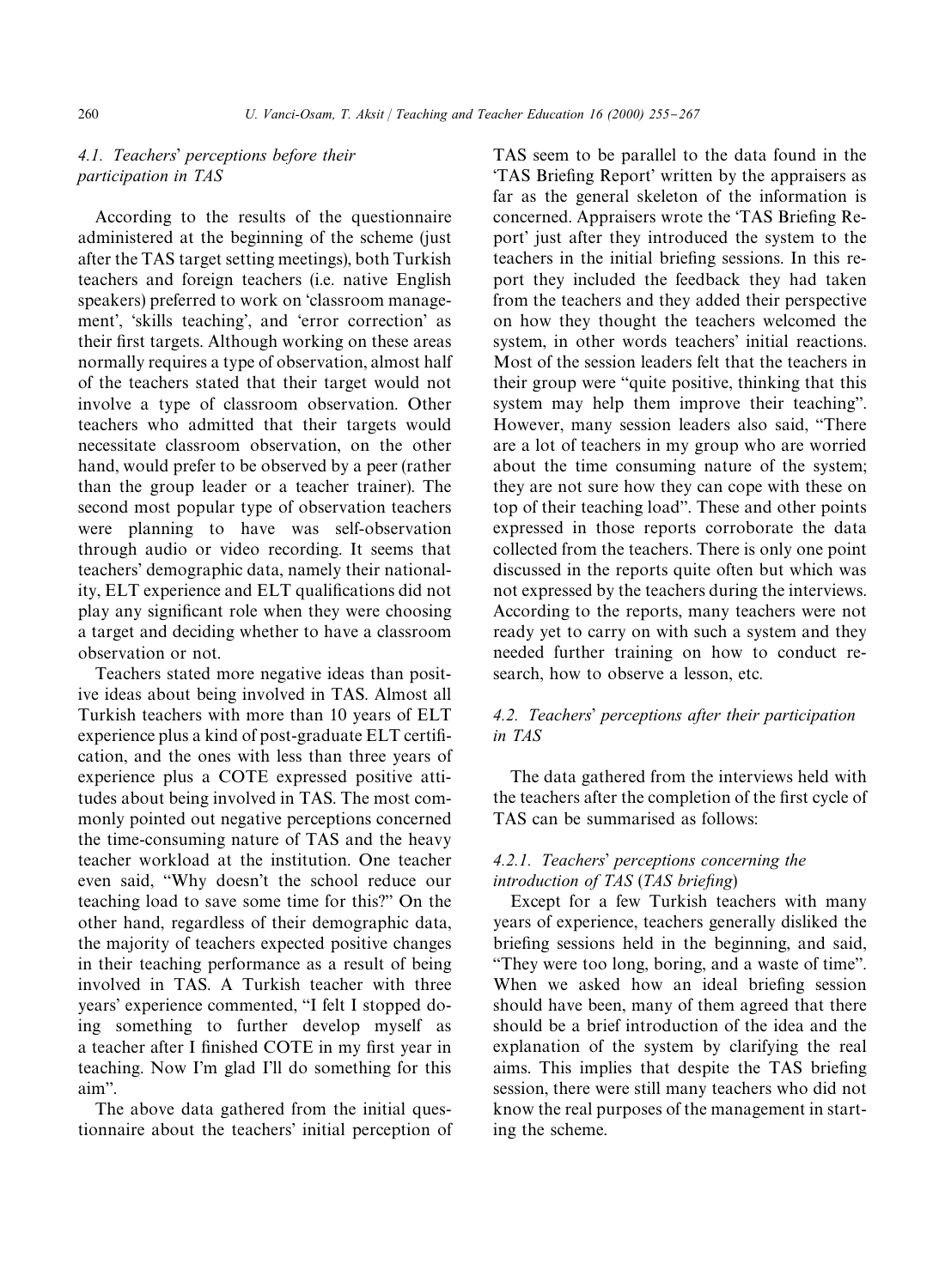### *4.2.2. Teachers*' *perceptions concerning the target setting and target review meetings*

Many Turkish teachers with various demographic data liked the target setting and target review meetings and described them "as relaxed, nice, friendly, comfortable and non-threatening within a positive atmosphere". The same group of teachers found their group leaders (appraisers) "encouraging, understanding and helpful". There were some other teachers especially with post-graduate ELT certificates who thought their appraisers were "not" qualified enough to give help and guidance". Only a few teachers among the whole group expressed their concern of being steered by the group leader. An experienced native English speaker said, "I felt that my appraiser imposed an area which I was not interested in at all but I had to work on that not to have a conflict with him".

## *4.2.3. Teachers*' *perceptions concerning the outcomes of the system*

Teachers generally preferred TAS to any other teacher development activities since they thought TAS was individually directed, gave more autonomy to teachers and diminished the appraiser interference. However, some Turkish teachers with many years of experience believed that TAS had too high expectations and was difficult to realise. Some foreign teachers, similarly, found TAS not as flexible as it was supposed to be. The same teachers added that they experienced some improvement only through the target they had chosen themselves, not by the force of other people (e.g. group leader).

Teachers' perceptions of the aim of TAS did not seem to vary according to their demographic data. A big majority of teachers perceived the aim of TAS in the institution as "awareness raising, self-evaluation, self-improvement and professional development". On the other hand, there were some teachers who believed that the main aim of TAS was "to keep teachers busy", and some others even believed that "the management was trying to control and judge teachers through this system", and that "the institution was planning to have a 'pay for performance' or 'merit pay' system in the future."

Regardless of their demographic data, some teachers who had positive perceptions towards TAS and thus committed to it and worked hard for it thought "the system was good in theory but did not work in practice" because (a) TAS was time consuming, (b) teachers did not have enough time, and (c) teachers had a heavy workload. The reasons teachers gave for not being committed to TAS were quite similar: teachers having excessive workloads, not having enough time and, additionally, the scheme's being imposed rather than self-initiated.

Nearly half of the teachers, except the Turkish teachers with less than three years of experience, felt no professional improvement due to TAS as they either had not done anything for TAS or had just done it for the sake of doing. Teachers who felt no improvement felt pressure, panic, frustration, demotivation and demoralisation instead. An experienced Turkish teacher expressed her worries in these words: "There were many things to do and very little time... My priority was preparing my lessons, teaching in class, exam marking, and that sort of things, so I couldn't give much time for TAS target, but still I felt like a little kid who didn't do her homework in time". On the other hand, the other half of the teachers felt professional improvement, and were motivated and happy due to TAS.

The teachers also made some suggestions for improvement. Half of the teachers suggested that any teacher who participates in TAS should have reduced timetables. Again, half of the teachers believed that such schemes should be optional if the aim is self-development.

It is important to note here that the way the appraisers defined the perception of the teachers in the group they appraised seems to be parallel to what the teachers said in the interviews. Almost all appraisers noted that teachers' perceptions could be broadly classified into several views: those who take it as a burden and have a negative view, those who are happy that they are doing it and have a positive view, and those who do it just because they have to and as it is another institutionalised duty. An appraiser, while talking about the teachers with a negative view, said, "Most teachers in my unit kept complaining. They said they already had so many things to do and never had enough time for TAS." This not only supports the data gathered from the teacher interviews but also shows that appraisers were aware of the teachers' perceptions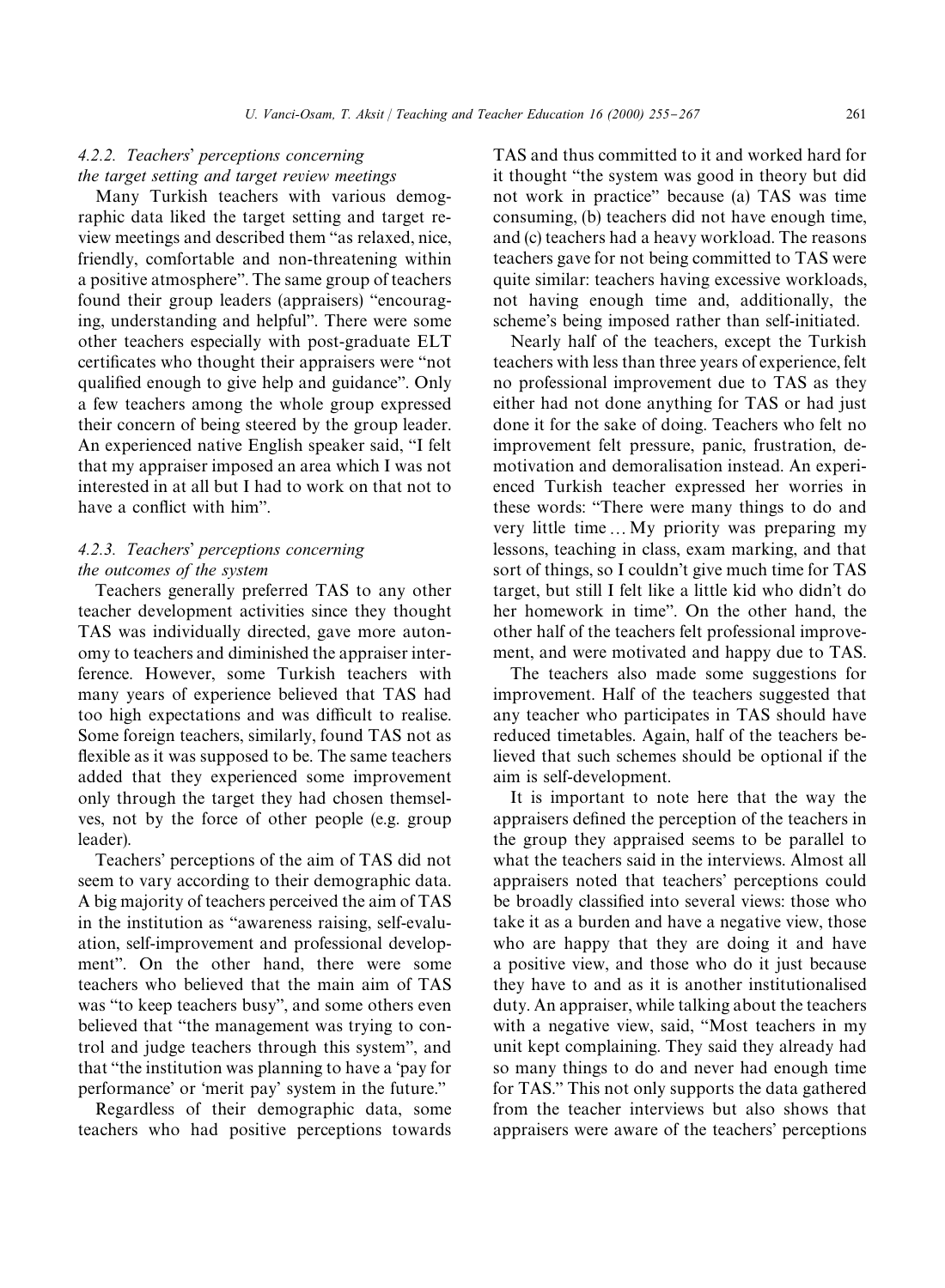of TAS. This means that there was a kind of close interaction between the teachers and the appraisers.

All in all, although it is difficult to say that teachers' perceptions of TAS changed considerably through their exposure to the system for the first cycle, the analysis of the results showed that the perceptions of some teachers, especially qualified Turkish ones with more than three years of experience, had changed from positive to negative after experiencing the scheme for some time as a result of the difficulties like time constraints and heavy teacher workload.

#### 5. Discussion

The findings of the study revealed that ELT teachers' perceptions of TAS, carried out in an English language school at a university in Turkey, could be broadly classified into positive and negative views, although there were also some teachers who were not very sure of their attitude but participated in the scheme just because they had to as an institutionalised requirement. Although a big majority of teachers perceived the aim of TAS as awareness raising, self-evaluation, self-improvement and professional development, they believe that the TAS briefing session could not reach its aim as they were not clear about these aims after the briefing. Half of the teachers did not agree that they had improved themselves professionally by the help of TAS, as they could not be committed to the scheme due to various factors like time constraints and heavy workload or just because they did not believe in the necessity or the value of the system. On the other hand, the other half of the teachers, particularly Turkish teachers with less than three years of experience, felt that they had improved themselves professionally by the help of TAS. However, around 10-15 teachers who were mainly qualified Turkish teachers with more than three years of experience changed their attitude towards TAS from positive to negative as a result of experiencing the scheme for more than a semester on account of the difficulties that they expressed they had due to the heavy teacher workload. As to the native English speakers, who comprised one-fifth of our sample population (10 in number), we found

the majority of them started the scheme with some questions in mind regarding the efficiency of such a system. Parallel to this, after the completion of the first cycle they said they had felt little or no professional improvement due to TAS.

A comparison of the findings of this study with those of some other similar research studies requires mentioning. We should note here that the appraisal system has a relatively short history in the ELT environment; therefore, very few related studies have been found during the review of literature. The latest literature on teacher development, especially in the ELT context, supports the findings of our study. Davis (1999) mentions that if a person with a higher status gets involved in the teacher development group activities, both the teachers and the line managers feel uncomfortable. Therefore, teachers prefer to keep the line managers off the class if the aim is 'development' rather than 'assessment'. Crooks (1997), on the other hand, discusses both the positive and the negative aspects of the role of administration of foreign language teachers, and suggests administrative support for teacher development as an important means to improvement. Finally, Casey, Gentle, and Bigger (1997) touch upon similar problems while talking about 'the professional development' model of teaching appraisal applied in Australia.

Other research studies on teacher appraisal systems conducted in different parts of the world, including Texas and North Carolina in the USA, various parts of Britain, Hong Kong, New Zealand, Japan and Australia, mostly revealed results parallel to what we found in our research. For example, the overwhelming majority of the interviewees (teachers from schools within one British local education authority) mentioned the time consuming factor of the process just like the teachers in our context. However, those teachers felt they had been well trained to participate in the process (Kyriacou, 1995), unlike the teachers in our study.

It is interesting to see that the majority of the teachers in our study did not talk about the positive aspects of TAS, unlike the teachers in other similar studies conducted in USA. Stacey (1988) carried out a research study to evaluate the effectiveness of the North Carolina Teacher Performance Appraisal System (TPAS). According to the findings of this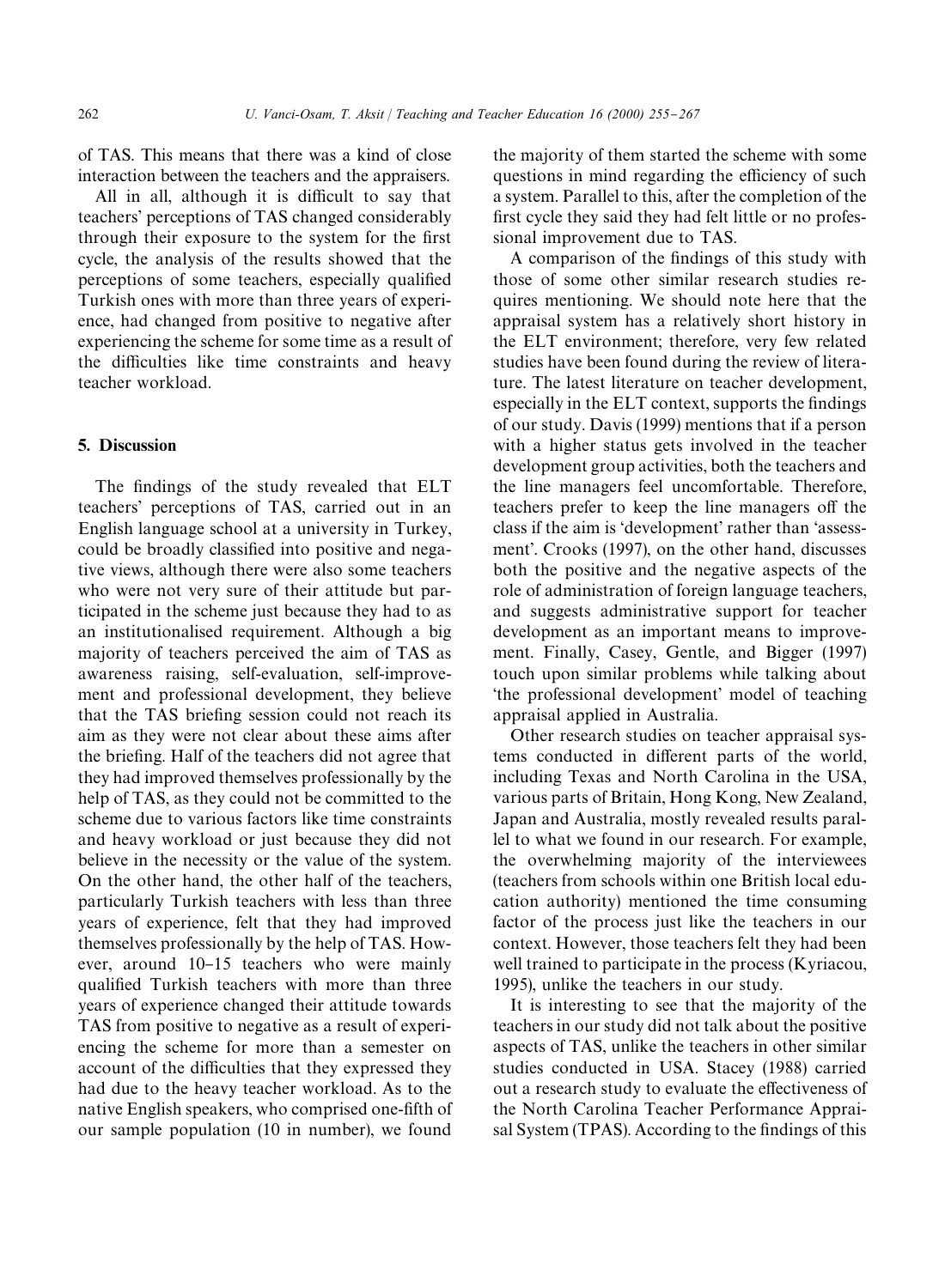study, although teachers tended not to evaluate the formative aspects and the implementation of TPAS very positively, they all perceived the system as contributing at least moderately to improve teaching. Another study conducted by Clift (1989) on the English teachers' perception of the Texas Teacher Appraisal System (TTAS), also revealed that almost all teachers believed that TTAS had got them to reflect on their teaching. However, the most frequently mentioned negative aspect of the system was similar to the findings of our study. Teachers in TTAS thought that they could stage or rehearse their teaching performance for the evaluators and that much depended on the relationship between the teacher and the appraiser. As mentioned in our study as well, the importance of school climate and the supportive but not directive managers was also expressed by the teachers who participated in the teacher appraisal system in Hong Kong (Mo, 1998).

Another finding of a study on the same subject which supports the results of this study is from a research project carried out by Turner and Clift in 1988 in eight schools which had their own appraisal schemes. The researchers report that: (i) teachers vary in how positive they are, from those who are highly enthusiastic to those who are merely lukewarm, (ii) some teachers took a very cynical view, seeing appraisal as a way of manipulating staff, whilst others saw it as a 'bandwagon'  $-$  the latest fashion to be involved with, and (iii) looking into the positive and negative views of appraisal, many teachers' perception of appraisal changed as a consequence of experiencing the system. However, the way the teachers' perceptions changed in that context was just the opposite of what has been found in our study, where the teachers' perceptions changed from positive to negative as a result of experiencing the system. On the other hand, both studies found that people who had been strongly opposed to appraisal did not seem to change their views significantly at the end of the process.

#### 6. Suggestions

First of all, any teacher appraisal scheme demands quite extensive time and effort on the part of the appraisee in order to work to reach the targets that they have set for their professional self-improvement. Therefore, when teachers are asked to participate in such a demanding scheme on top of their responsibilities as full-time teachers of English (e.g. lesson preparation, homework and exam marking, exam and material production, and actual classroom teaching), their initial reaction could be negative. Even though some are not against the idea and think that it is very beneficial for them in order to improve professionally, such worries related to the time constraints may make them develop negative ideas about the system, which may eventually decrease their productivity.

The second danger of having a negative start for such a scheme can be the failure of explaining the real aims of the system by clarifying how the results will be or could be used in the near or distant future. If teachers are left with some questions in mind regarding the above-mentioned issues, it is possible that they could foster some scepticism about the benefits of the system for their self-development.

To avoid an unfortunate start, institutions could be advised to take some actions to clarify the real objectives and goals through some briefings. These briefings should also inform the appraisees of all the areas related to the appraisal scheme they would participate in, without leaving any ambiguity in their minds.

On the other hand, in order to administer a fruitful ELT teacher appraisal scheme, the institutions should spend some effort in encouraging the teachers to participate in the system by making it attractive for them, rather than making it compulsory and imposing it.

One way of doing so could be through activities showing appreciation to the people who have already worked hard for the system and who have proven to be successful in reaching the quality targets they set for themselves. The nature of this appreciation could vary from thanking these teachers by means of providing a certificate to publishing their names and studies in the school magazine, thus promoting them in the areas they have shown interest in. However, in order to be able to base the promotion of the training system on the outcomes of the appraisal scheme, the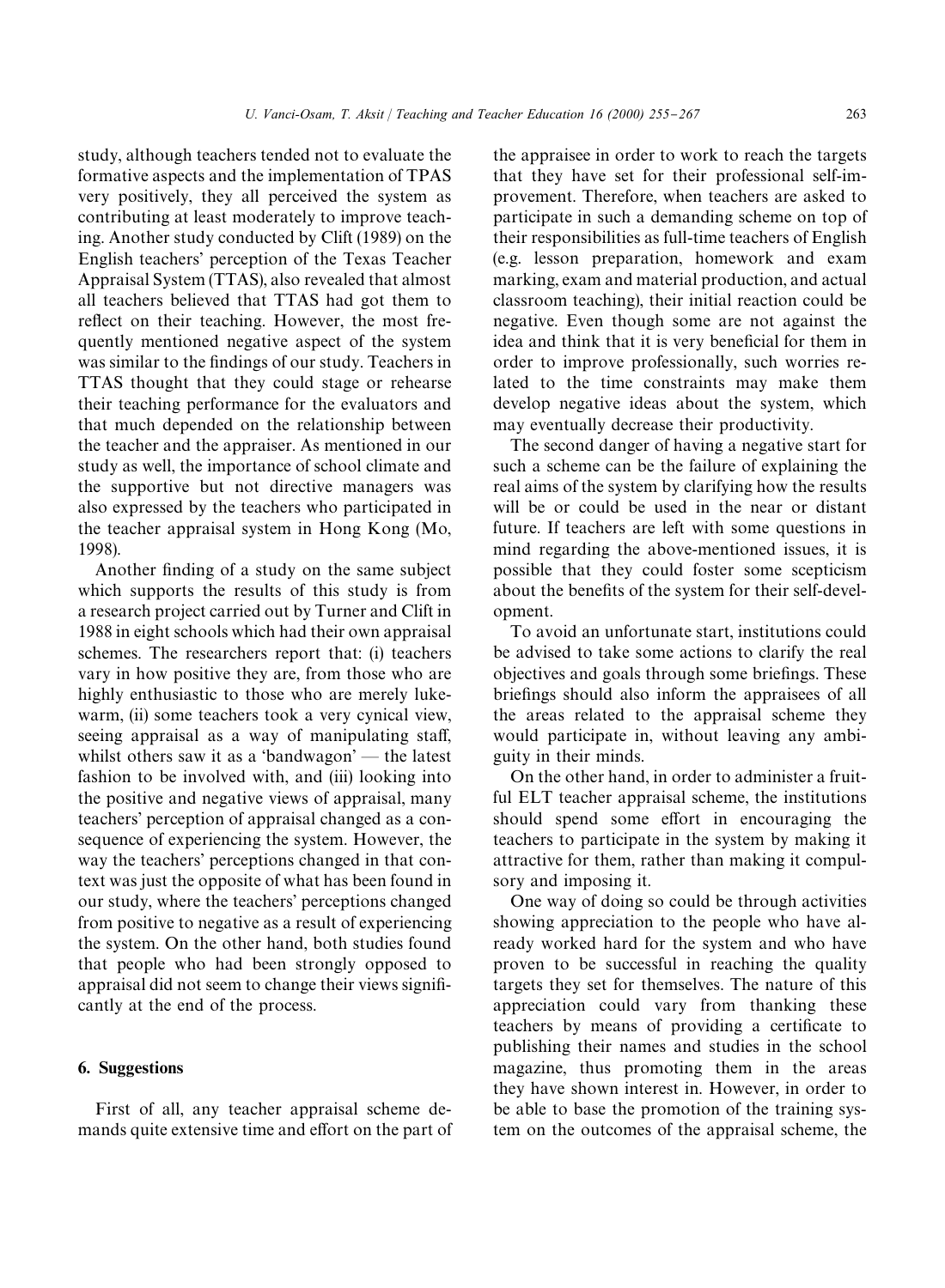institution should have no doubts as to the standards and the quality of the appraisers. This would, eventually, require careful appraiser selection and training.

The focus of this study was the English language teachers' perceptions of a Teacher Appraisal Scheme and how they think this system contributes to their professional development. However, researchers eventually need to investigate whether positive teacher perception and acceptance of such

## Appendix A. Initial questionnaire for the teachers

Please answer the following questions on the teacher appraisal scheme that you are currently involved in by choosing the best option for you.

- 1. Which of the following areas does the target that you have set for the Teacher Appraisal Scheme fall into?
	- a) Grammar teaching b) Skills teaching
	- c) Classroom management d) English language
	- e)  $ELT$  f  $) ESP$
	-
- 2. Does your target require a type of classroom observation? a) Yes b) No

If your answer to 'question 2' is 'yes', what type of an observation is it?

- a) by the group leader or teacher trainer<br>
c) by a critical friend<br>
c) by a nother person (Please specify)..........
- 
- e) others (Please specify) ...............
- 3. How long will it take for you to achieve your first target?<br>a) a few weeks to two months b) a semester
	- a) a few weeks to two months<br>c) four to five months
		- d) an academic year
	- e) longer

Please answer the following questions briefly.

- 4. What do you think about being involved in this scheme?
- 5. Do you think there will be some changes in your teaching and performance as a result of being involved in this scheme? If yes, in what ways?

Finally, please fill in the following blanks.

Age: ................... Sex: ..................... Nationality: ....................... ELT experience: .............. years ............... months ................. BA degree subject(s): ............................................................................. Any post graduate quali"cations (if relevant): ........................................

systems would result in improved student learning in an English language teaching/learning context.

# Acknowledgements

We would like to thank Greta Morine-Dershimer, the Editor, and the Teaching and Teacher Education reviewers for their comments on the earlier version of this paper.

- 
- 
- g) EAP h) Others (Please specify) ........................

d) self (through video or audio recording

- 
-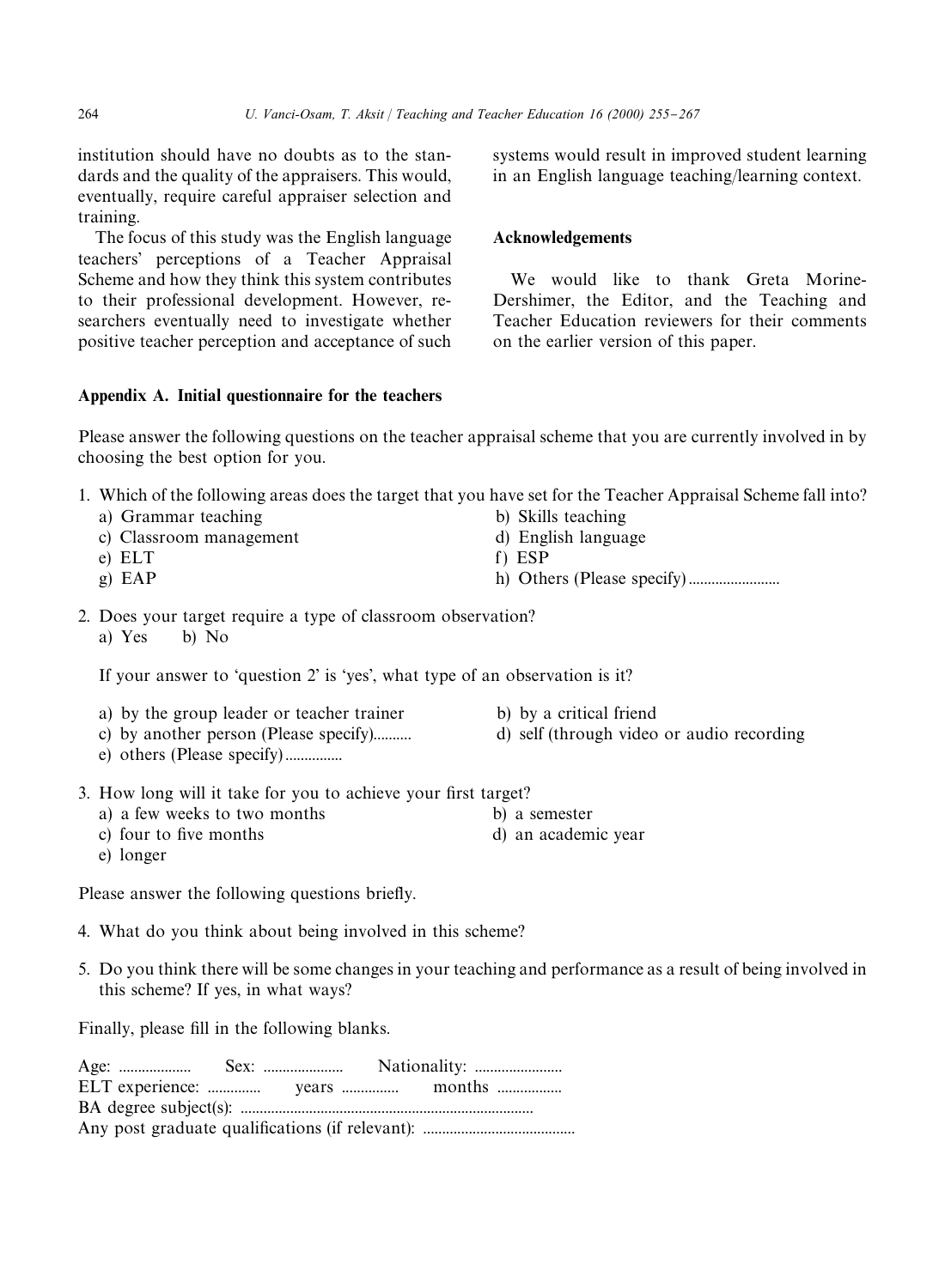## Appendix B. Teacher interview questions

Please answer the following questions on the teacher appraisal scheme that you are currently involved in by choosing the best option for you.

- 1. Which of the following areas does/do the target(s) that you have set for the Teacher Appraisal Scheme fall into?
	- a) Grammar teaching b) Skills teaching c) Classroom management
	- d) English language e) ELT methodology f) ESP
	- g) EAP h) Others (Please specify) ........................
- 2. If your target(s) required a type of classroom observation, what type of an observation was/were it/they? a) by the group leader b) by a teacher trainer c) by a critical friend
	- d) by another person (Please specify)..........
	- e) self (through video or audio recording) f) others (Please specify)......
	- g) irrelevant
- 3. How long did it take for you to achieve your first target?<br>a) a few weeks to two months b) a semester c) still b) a semester c) still goes on
- 4. How many targets have you been able to work on since October 1995? a) one b) two c) three d) more

Please answer the following questions as in detail as possible.

- 5. Have you ever been involved in an appraisal scheme elsewhere? Any comments?
- 6. What is the aim of TAS in this institution? What do you think about it?
- 7. How do you think the teachers should be prepared for such a scheme?
- 8. What do you think about the meetings (target setting and target review) with the appraiser? (Consider the physical conditions of the room, the timing, any disturbance and/or interruptions etc.)
- 9. What do you think about your degree of commitment to TAS as an appraisee up to now?
- 10. How do you think the results of TAS will be beneficial for the Management?
- 11. Do you think there has been any change/improvement in your morale, motivation and teaching techniques since the beginning of this academic year when you started to be involved in TAS? Why/Why not?
- 12. What do you think an ideal EFL teacher appraisal scheme should be like so that it could be beneficial both for the teacher and the institution to the utmost?
- -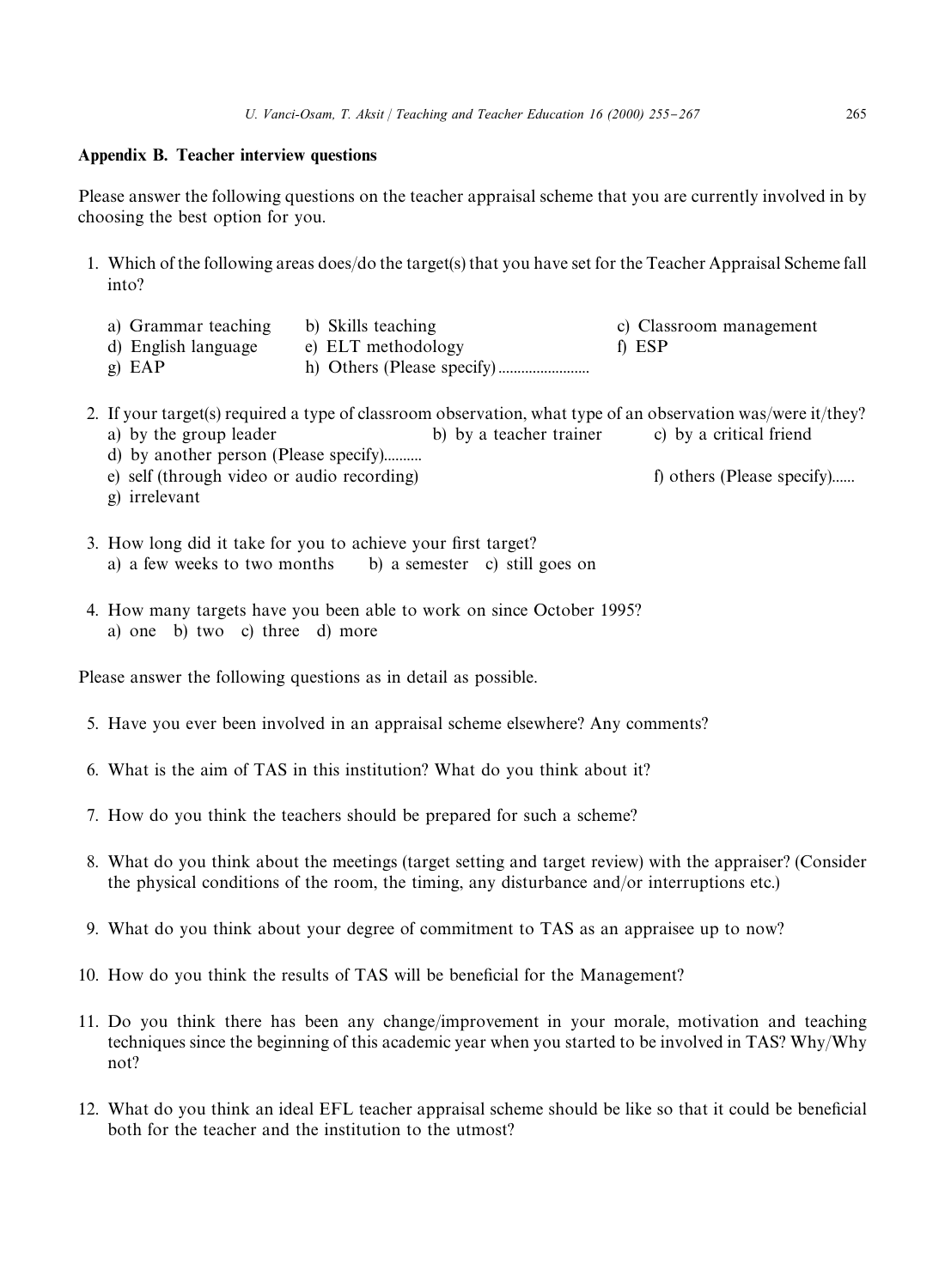Any other comments on 'TAS' that you wish to add:

...............................................................................................................................................

Finally, please fill in the following blanks.

Age: ................... Sex: ..................... Nationality: ....................... ELT experience: .............. years ............... months BA degree subject(s): ............................................................................. Any post graduate quali"cations (if relevant): ........................................

## Appendix C

Question  $\#11$ : Do you think there has been any change/improvement in your morale, motivation and teaching techniques since the beginning of this academic year when you started to be involved in TAS? Why/Why not?

Codes for question  $#11$ : (The impact of TAS on teachers - any changes? / improvement?)

- 1: no improvement as I haven't done anything/much
- 2: no improvement as I have done it just for the sake of doing it
- 3: felt pressure / panic / frustration / demotivation / demoralization / burden
- 4: some improvement
- 5: improvement
- 6: improvement only through the targets I've chosen myself (not forced)
- 7: felt motivation / happiness
- 8: development due to MA/dip., not TAS

Two dimensional matrices for the answers to question  $#11$  in teachers' interview:

|                | Codes $(n = 4)$ | Strata Foreign (-) Foreign (+) -3 (COTE) 3-9 (-) 3-9 (+) + 10 (-) + 10 (+)<br>$(n = 6)$ $(n = 4)$ $(n = 8)$ $(n = 13)$ $(n = 5)$ $(n = 10)$ |  |  |  |
|----------------|-----------------|---------------------------------------------------------------------------------------------------------------------------------------------|--|--|--|
|                |                 |                                                                                                                                             |  |  |  |
| $\mathcal{D}$  |                 |                                                                                                                                             |  |  |  |
| 3              |                 |                                                                                                                                             |  |  |  |
| $\overline{4}$ |                 |                                                                                                                                             |  |  |  |
|                |                 |                                                                                                                                             |  |  |  |
| 6              |                 |                                                                                                                                             |  |  |  |
|                |                 |                                                                                                                                             |  |  |  |
| 8              |                 |                                                                                                                                             |  |  |  |